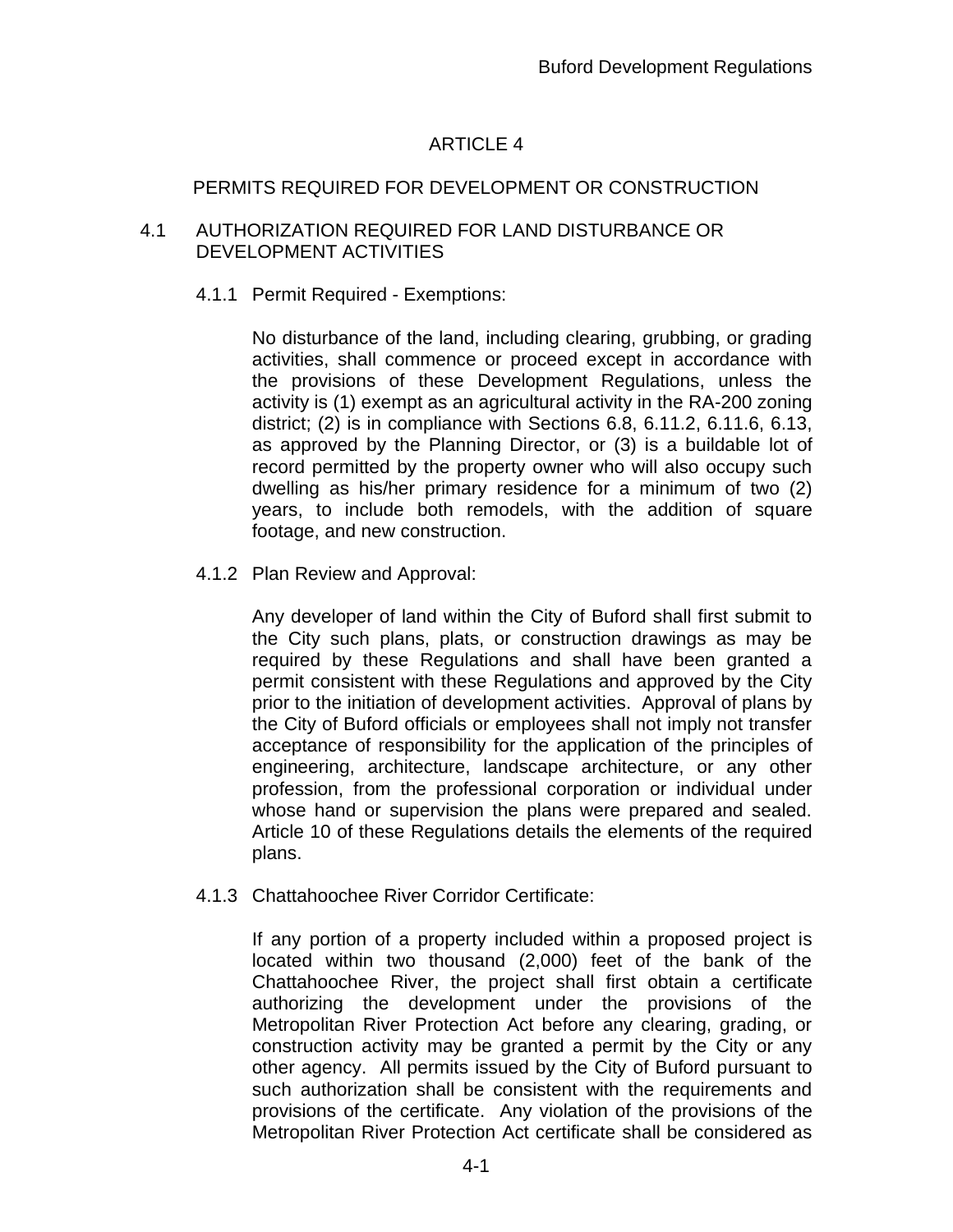though a violation of these Development Regulations, and shall be subject to the enforcement and penalty provisions hereunder.

#### 4.1.4 Interdepartmental Review and Approval:

The City will not issue a permit for any development activities until the plans, plats, or construction drawings, as applicable, have been approved by such other departments or agencies as may have authority or jurisdiction over said activities in whole or in part.

4.1.5 Activities Limited to Permit Authorization:

Development activities shall be limited to those as authorized by the applicable permit and as may be further restricted by conditions of approval pertaining thereto attached by the City or other departments or agencies as may have authority or jurisdiction over said activities in whole or in part.

4.1.6 Developer's Responsibility for Compliance:

No permit shall be interpreted to relieve any developer or subdivider of the responsibility of maintaining full compliance with all codes, ordinances, and other regulations of the City of Buford except as amended by an approved waiver, variance, or other relief granted through applicable formal appeal procedures for a specific property or application. Any permit issued in error or in contradiction to the provisions of an adopted code, ordinance, or regulation of the City of Buford shall be considered to have been null and void upon its issuance.

#### 4.2 LAND DISTURBANCE PERMITS

- 4.2.1 Clearing Permit, Clearing and Grubbing Permit, and Grading Permit. The following permits covering portions of the land development process may be issued in accordance with the requirements of these Regulations and the provisions of any Metropolitan River Protection Act certificate, if applicable:
	- a. Clearing Permit:
		- (1) A permit limited to clearing only with no grubbing or other land disturbance (as defined in the Georgia Soil Erosion and Sedimentation Act) may be issued upon identification of the property, the limits of the area to be cleared and the type of activities to be undertaken, and approval of a Tree Protection Plan as may be required under the Tree Protection Ordinance. All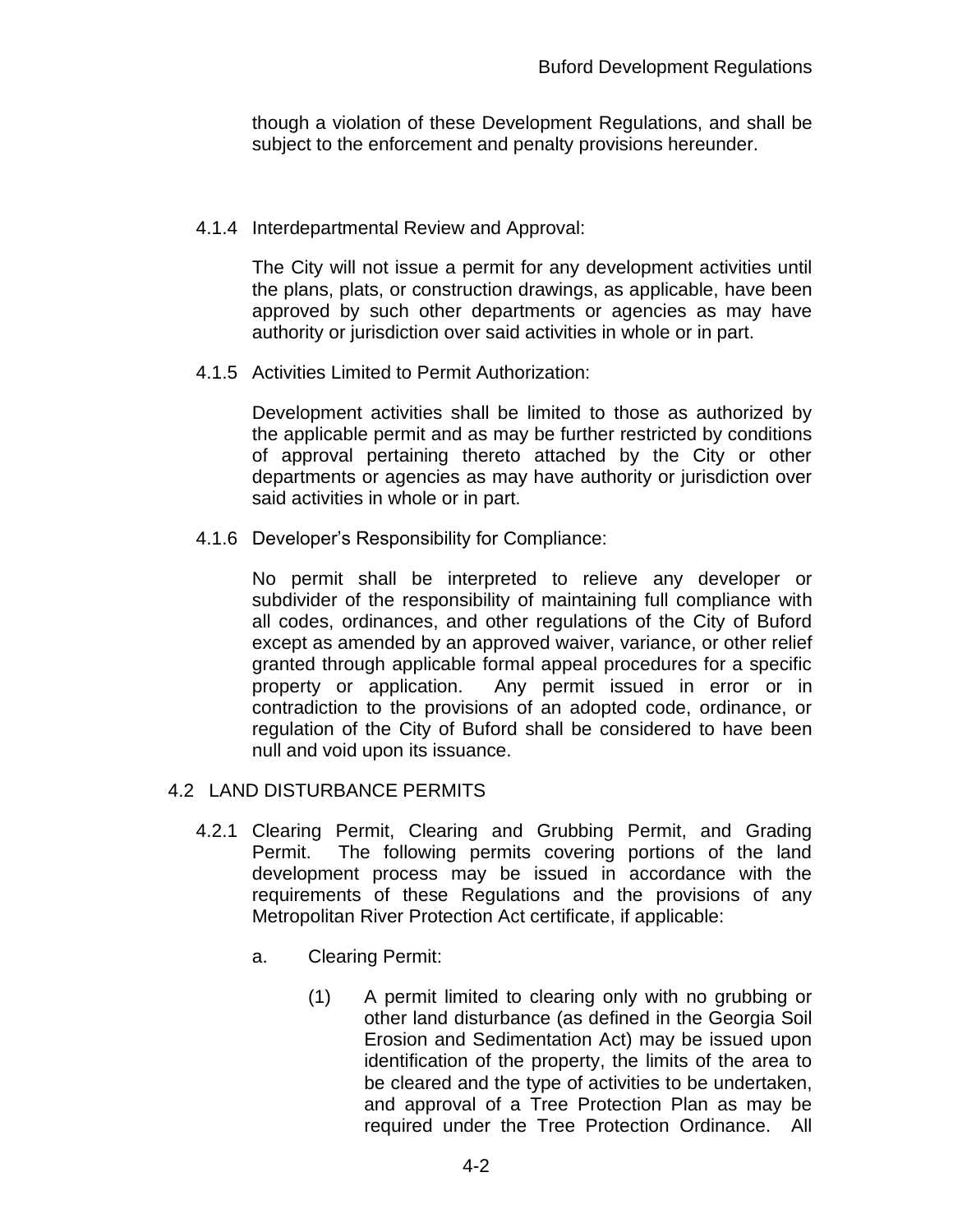clearing activities are to be consistent with the provisions of these Regulations, the Soil Erosion and Sediment Control Ordinance, the Zoning Ordinance, and any conditions of zoning approval.

- (2) A clearing permit shall expire unless activities are commended within sixty (60) consecutive calendar days of issuance of the permit or if activities lapse and are abandoned for a period exceeding thirty (30) consecutive calendar days.
- (3) A clearing permit shall not be construed as approval of or authorization to construct any improvements, buildings, or other structures on the property.
- b. Clearing and Grubbing Permit:
	- (1) A clearing and grubbing permit may be approved based on approval of a Concept Plan and Tree Protection Plan (if required) for the development. Appropriate soil erosion and sedimentation controls and tree protection measures shall be placed and maintained as required.
	- (2) A permit for clearing and grubbing shall expire unless activities are commended within sixty (60) consecutive calendar days of issuance of the permit or if activities lapse and the project is abandoned for a period exceeding fourteen (14) consecutive calendar days.
	- (3) A clearing and grubbing permit shall be limited to the removal of vegetation and stumps and the placement of required tree protection measures and soil erosion and sedimentation facilities, and may authorize the removal of existing structures on the property at the option of the developer. No grading or construction activities may be started under a clearing or grubbing permit. The approval of a clearing and grubbing permit shall not imply the approval of or authorization to construct any improvements, buildings, or other structures on the property.
- c. Grading Permit:
	- (1) A grading permit, which may include clearing and grubbing, may be issued prior to approval of a development permit, as provided under Article 5 of these Regulations. A grading permit may also be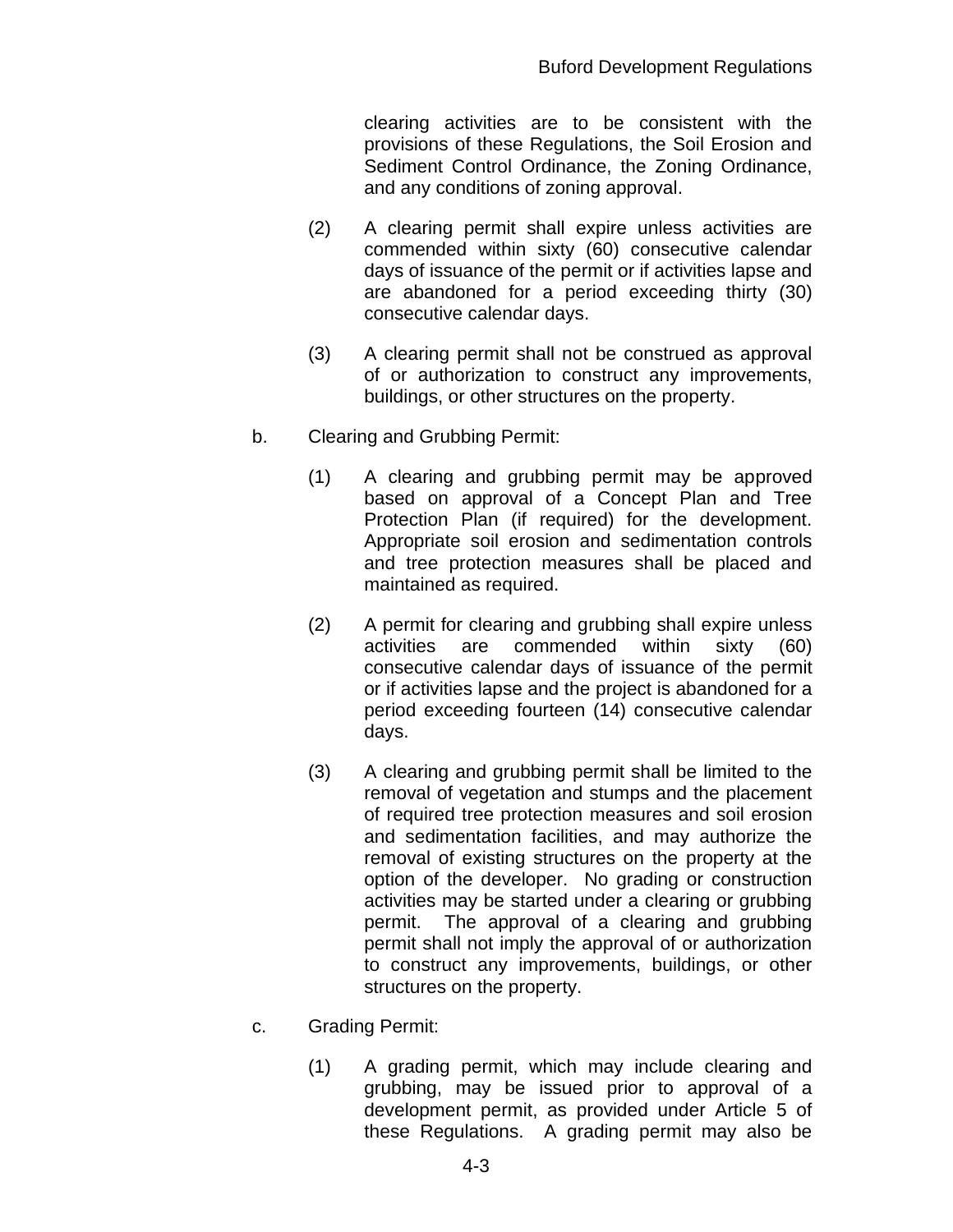issued for earth borrow, where no development or construction is proposed or imminent, based on approval of a grading plan, soil erosion and sediment control plan, and hydrology study, consistent with the requirements of the Tree Protection Ordinance, the zoning category of the site, and the provisions of the Comprehensive Plan (as applicable).

- (2) A permit authorizing but limited to grading (and clearing and grubbing) shall expire unless activities are commenced within sixty (60) days of issuance of the permit or if activities lapse and the project is abandoned for a period exceeding fourteen (14) calendar days. Any site for which the grading permit expires shall immediately be stabilized to prevent erosion.
- (3) A grading permit shall be limited in its authorization to land grading activities along with associated tree protection, clearing and grubbing, and demolition activities, any may authorize the construction of storm drainage improvements and soil erosion and sedimentation facilities as allowed by the permit itself.
- 4.2.2 Development Permit:
	- a. Development Activities Authorized:

A development permit shall be issued to authorize all activities associated with the land development process, including clearing and grubbing, grading, and the construction of such improvements as streets, surface parking areas and drives, sewer systems, storm water drainage facilities, sidewalks, or other structures permanently placed on or in the property except for buildings or other structures requiring the issuance of a building permit. Water system improvements shall be authorized solely by the Public Works Department.

b. Development Permit Approval:

A development permit (which may include grading, clearing, grubbing) shall be issued at the developer's request following approval of a Metropolitan River Protection Act certificate, if applicable, and upon approval of a preliminary plat for a subdivision or a site plan for a non-subdivision project, along with approval of all other development plans and documents required to be submitted under Article 5 of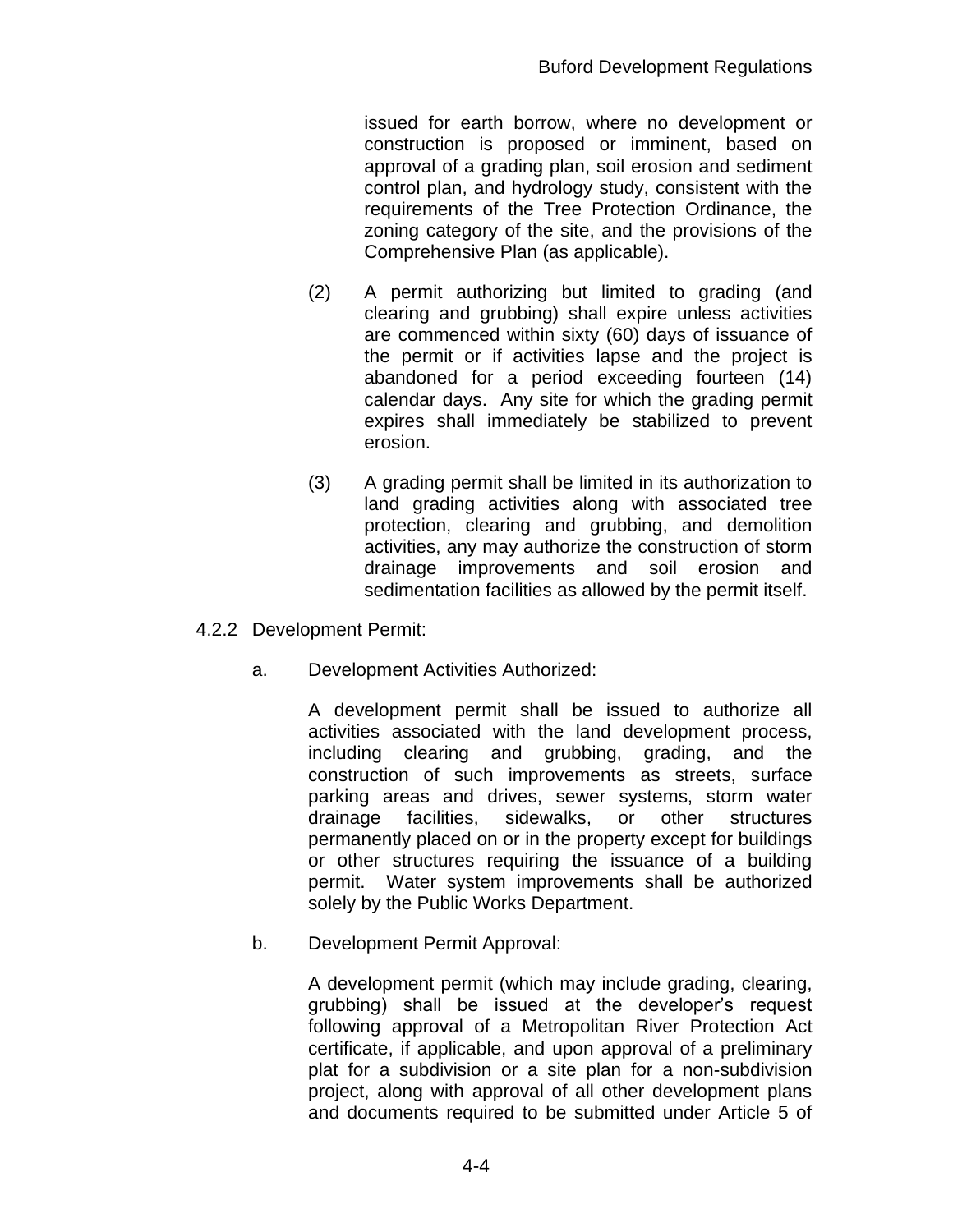these Regulations. All plans approved for a development permit shall expire after six (6) consecutive calendar months if no permit is issued within said time period.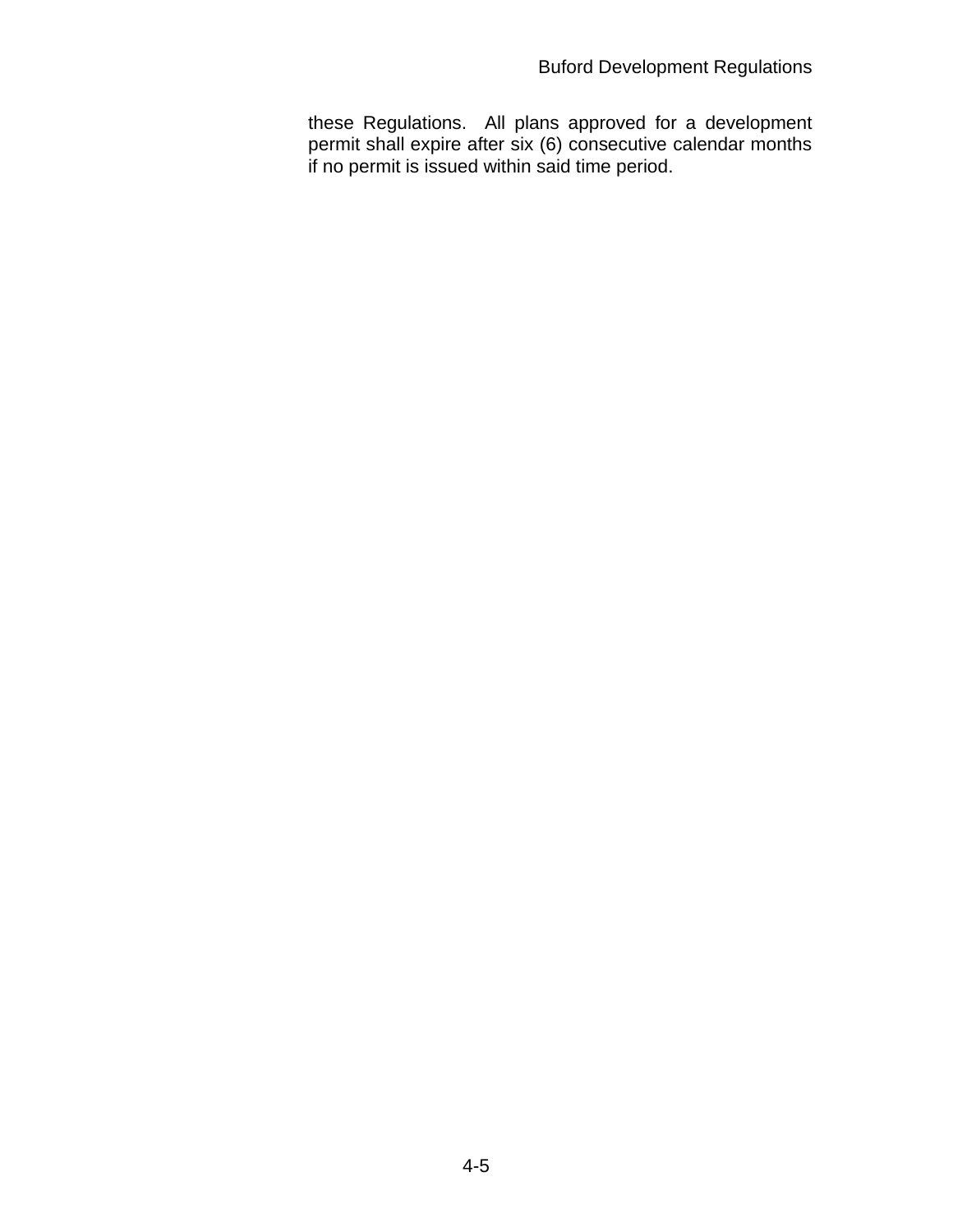c. Expiration of Development Permits:

A development permit shall expire twelve (12) consecutive calendar months after issuance unless development activity as authorized by the permit is initiated within the twelvemonth period or if such authorized activities lapse and the project is abandoned for a period exceeding thirty (30) consecutive calendar days. Provided, however, that the City may approve one extension not exceeding three (3) consecutive calendar months within which time development activity must commence or the permit shall expire. Said extension shall be applied for within the first twelve (12) consecutive calendar months after the permit's issuance.

d. Lapse in Construction Activity:

For the purposes of these Regulations, a lapse in or suspension of development activity as authorized by a development permit, as a direct result of action or inaction on the part of the City of Buford completely beyond the control of the developer, shall not be considered as a lapse in activity causing the development permit to expire. The twelve (12) consecutive calendar months within which development activity must begin shall exclude any such time period during which the activity is prohibited or has been caused to lapse by said City action or inaction.

#### 4.3 BUILDING PERMITS

4.3.1 Applicable Codes:

Building permits for all structures or interior finishes are issued after meeting the applicable requirements of the fire prevention and life safety codes, and the various health, water, sewer, and building codes of the City of Buford, as well as the provisions of any certificate approved under the Metropolitan River Protection Act, if applicable.

4.3.2 Health Department – On-Site Sewage Disposal:

For any structure for which on-site sewage disposal will be provided, a permit issued by the Health Department shall be required prior to issuance of a building permit. Said permit may first require approval by the Health Department of a plan showing the location of the sewage disposal system and other site improvements, in accordance with their regulations.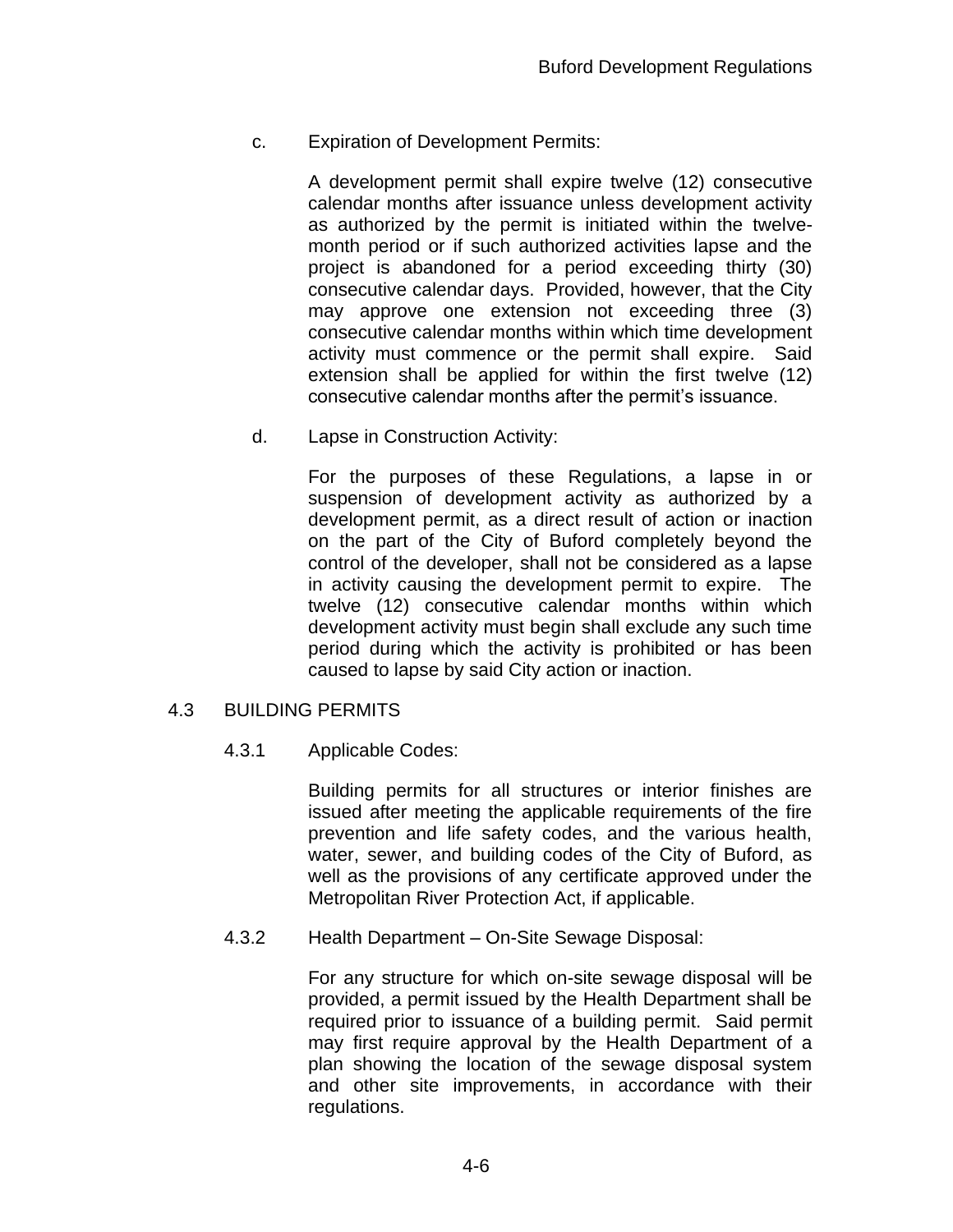# 4.3.3 Single-Family and Duplex Residences

- a. A building permit for a single or two-family residence may be issued after the recording of a final plat or after the lot upon which the building is to be located has otherwise become a buildable lot of record.
- b. The approval by the City of a House Location Plan (HLP), Residential Drainage Plan (RDP), or Residential Drainage Study (RDS), may be required prior to issuance of the building permit, as noted and conditioned on the final plat or as may be required for compliance with the Georgia Metropolitan River Protection Act. For such lots, a Certificate of Occupancy shall not be issued until conformance to the HLP, RDP, or RDS has been field verified by the City or shown on a certified foundation survey prepared by a registered land surveyor. (See Article 6 for plan and study specifications.)

#### 4.3.4 Swimming Pools:

Issuance of a building permit for a swimming pool as an accessory use to a single or two-family residence, whether to be issued at the same time as or subsequent to the permitting or construction of the house or duplex, shall first require approval of a Swimming Pool Location Plan. The plan shall show the proposed location of the swimming pool and the enclosing fence relative to the residence, the property boundaries, setback lines, septic tank and septic tank drain field (if any), and any easements on the site, and shall comply with all requirements of the Zoning Ordinance and Swimming Pool Code. Based on site conditions, a Residential Drainage Study (RDS) may also be required prior to issuance of the building permit. A Certificate of Occupancy shall not be issued until conformance to the Swimming Pool Location Plan (and to provisions of the PDS, if applicable) has been filed verified by the City.

#### 4.3.5 Multi-Family and Non-Residential Structures:

a. Issuance of a building permit for any principal building other than a single-family detached or duplex residence (and associated accessory structures) shall first require issuance of a development permit for the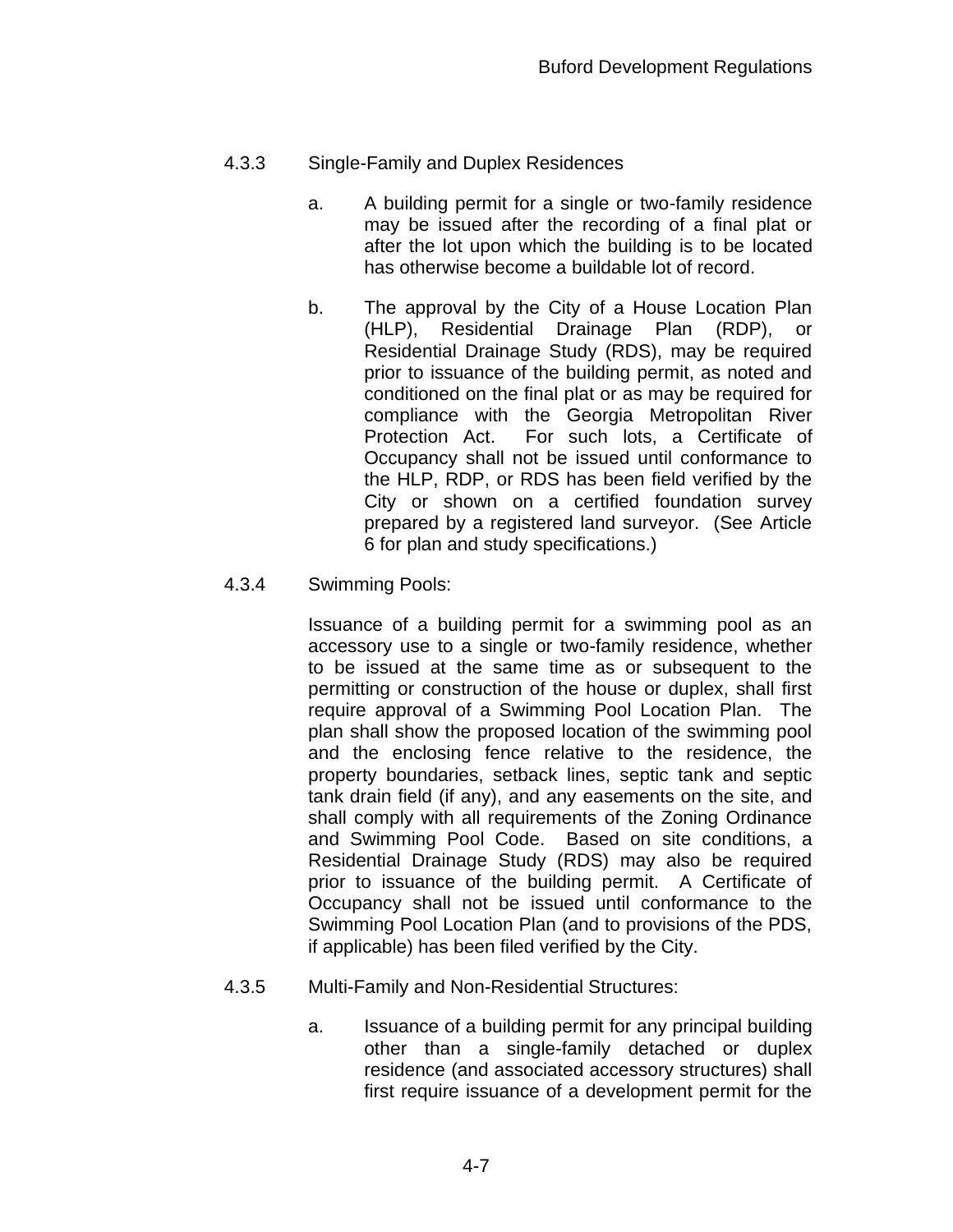building site, and the building permit shall be consistent with said development permit.

- b. Building plans must be reviewed and approved by the Fire Services Division, Planning, and Public Works Departments prior to permitting for all structures, except for one and two-family residences or accessory structures. Building plan approval shall expire after one (1) year, after which re-review and approval by the City shall be required prior to issuance of a building permit for the building or additional buildings.
- 4.3.6 Issuance on Buildable Lots of Record Exemptions:

Building permits shall only be issued on buildable lots of record, as defined in these Regulations, except under special circumstances limited to and as specifically described in this section, below:

- a. In single-family detached and duplex residential subdivisions, building permits for no more than two (2) model home buildings on specific lots may be issued by the City on the basis of an approved preliminary plat after the approval of the Fire Services Division, and the Health Department or Public Works Department, as appropriate, and subject to all limitations or requirements as may be established by the City. No Certificate of Occupancy shall be issued for the model home until the final plat including the model building lots has been approved and recorded.
- b. In non-residential subdivisions, building permits may be issued by the City on the basis of an approved preliminary plat and after a development permit has been approved reflecting the site plan and construction drawings for specific buildings and associated site improvements. Issuance of the building permits shall be conditioned on the following:
	- (1) A performance bond or other approved surety shall have been received in a form acceptable to the City Attorney, drawn in favor of the City of Buford and in an amount not less than one hundred and ten (110) percent of the cost of completing all public improvements as authorized and required by the preliminary plat.